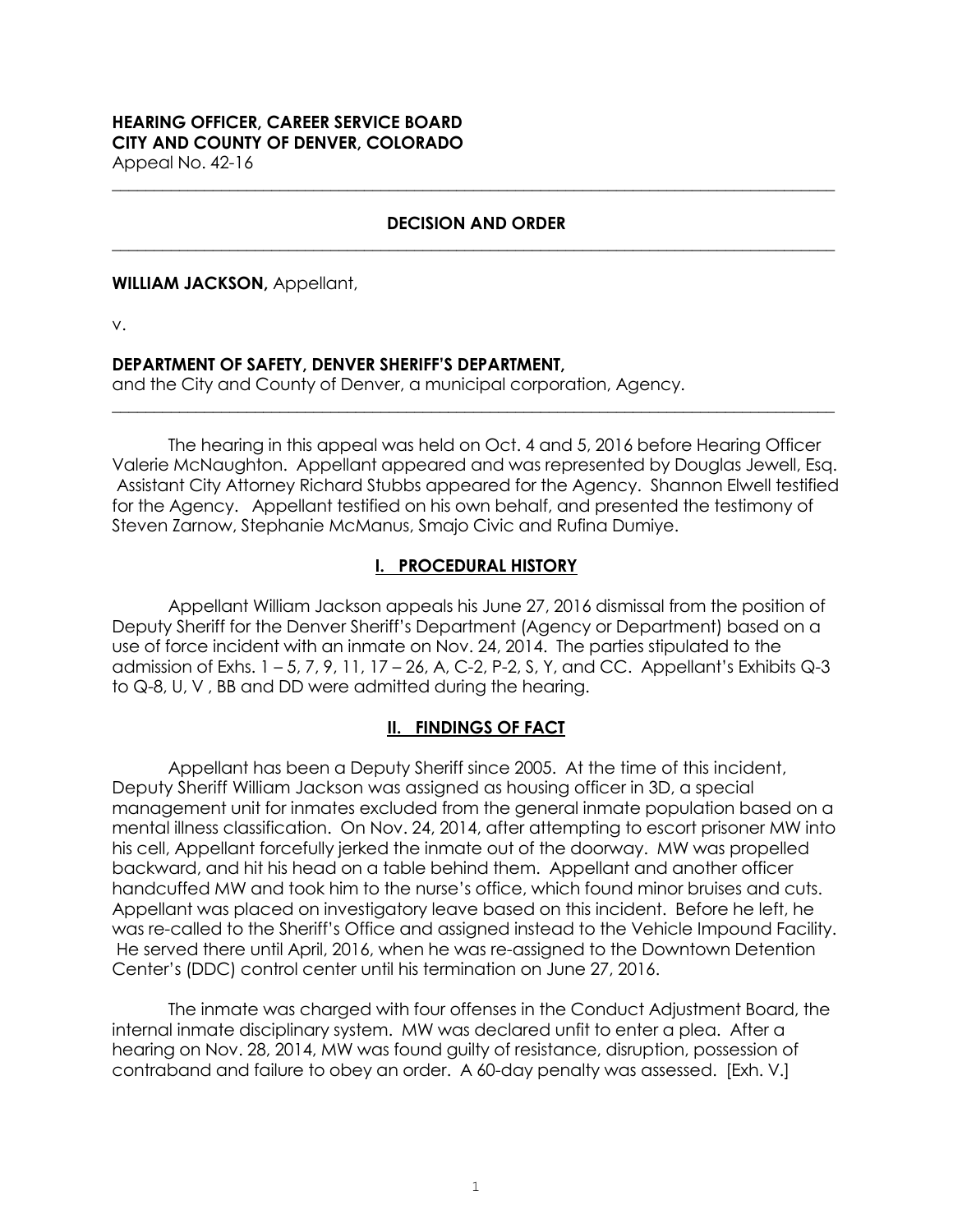The Agency's Internal Affairs Bureau (IAB) investigated the event to determine if Appellant had violated any rules in his handling of the prisoner. During his interview, Appellant related the circumstances leading to the conflict at the cell door. Appellant had spotted MW shoving something shaped like a tablet into the back of his pants. Appellant instructed MW to give it to him. MW slid the item under the door, and Appellant observed that it was the cover of a Bible. Since inmates in 3D cannot possess hard cover books, Appellant considered it contraband and threw it down the corridor for later pick-up by an inmate worker. [Exh. 9-13.]

During his free time, MW asked Appellant for his Bible back. Appellant responded that it was not a Bible anymore, it was contraband because it was just a hard cover. MW did not seem to understand. Appellant decided to give him a visual aid, and walked MW down to the end of the corridor. He pointed to the cover, and repeated that it was not a Bible. MW told Appellant that God had come down from the clouds and given him that Bible. Appellant again told him it was not a Bible, it was contraband. MW asked Appellant, "Is Jesus Emmanuel?" Appellant answered, "Yes, according to the Bible." MW asked Appellant more questions of a religious nature. Appellant told him he could either go back and enjoy the rest of his free time or he could lock down in his cell. MW continued to ask religious questions. Appellant then pointed up the corridor and said, "It's time for you to lock in." [Exh. 9-20.]

Appellant told the investigator that he placed his right hand on MW's left shoulder and started walking him back toward MW's cell. MW tensed up and did not move forward. Appellant cinched up the prisoner's shirt and pushed him along. MW resisted by dragging his feet, pushing back against Appellant, and bracing himself against the wall. In this manner they got to the sally port door and walked toward MW's cell. At the threshold, MW used both his hands to push against the outside of the door. [Exh. 9-26.] Appellant described himself as a "big guy", and MW as perhaps 160 pounds. [Exh. 9-29, 9-50.] "I wasn't budging as far as getting him into the cell. … So then he pushed back … when I felt that I was not going to get him into that cell that way, that's when I used momentum to take him to the ground." [Exh. 9-26.] The investigator asked if the inmate was a physical threat. Appellant answered, "[a] little bit when he didn't go --- when he pushed the outside of the door he was. … For whatever reason, I don't know if he turned on a switch or something, but he became pretty strong when he had his hands on the doorway". [Exh. 9-28, 29.] "I just used his shirt and took him to the ground. I mean, mostly, it was just him pushing back with enough force that, you know, all I had to do was just guide him." [Exh. 9-27.]

When shown the jail video, Appellant was embarrassed to discover that the inmate was shorter than he recalled, and that MW had only his right hand on the doorway, and not the left. "I thought it was [both], just the amount of pressure that he was pushing against me". [Exh. 9-50, -52, -61.]

The Agency's Conduct Review Office (CRO) independently reviews the findings and asserted rule violations from the Internal Affairs investigations, drafts its own findings on the rule specifications and penalty, and submits them to the Sheriff for his recommendation. The final CRO report in this case was issued and signed by the Sheriff on June 7, 2016. [Exh. BB; Elwell, 9:16 am.] The specification under RR-200.3, Accurate Reporting, was not sustained because it found that Appellant did not intend to deceive when he reported that the inmate had both hands braced against the door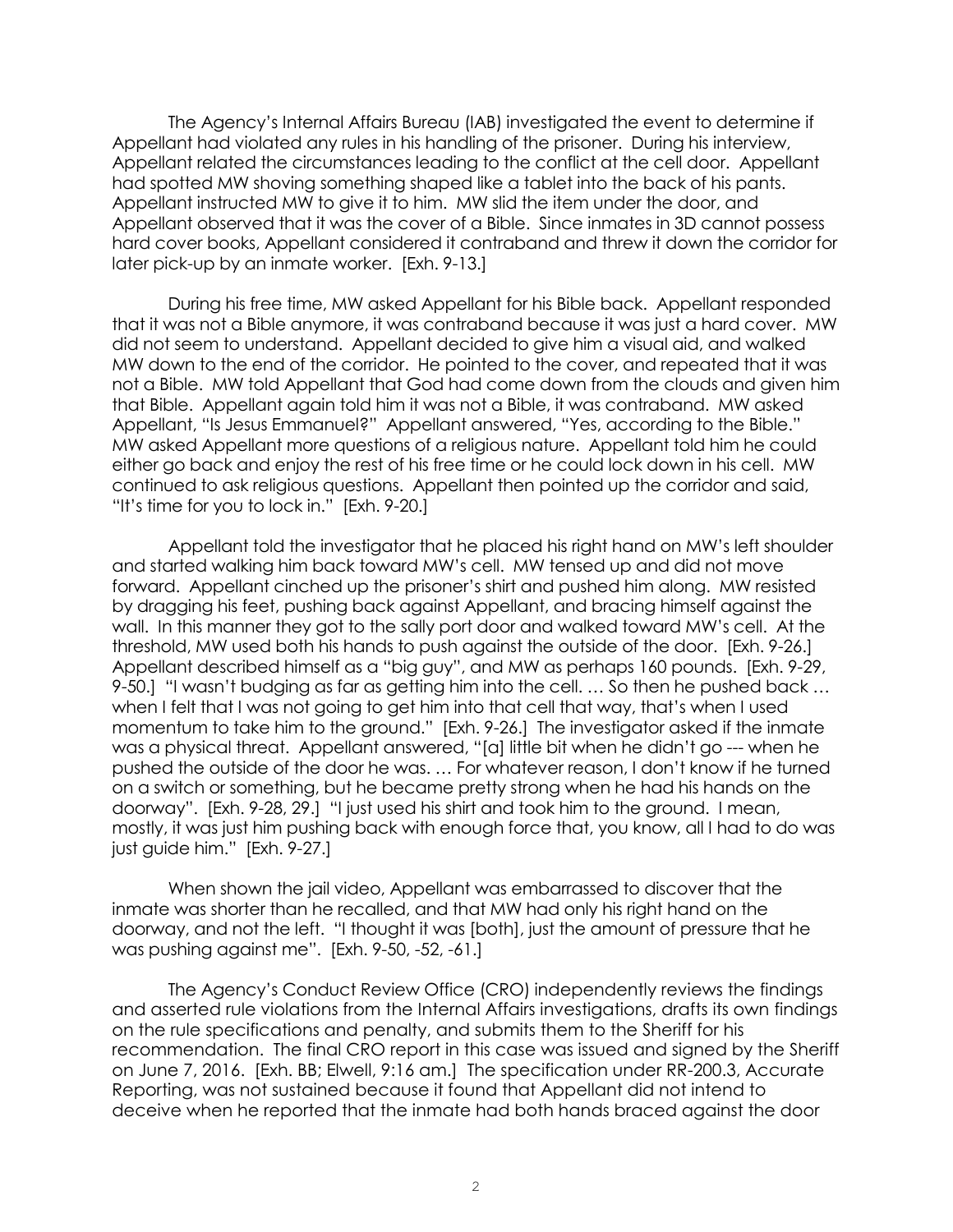frame, before being shown the video. [Exh. BB-9.] As to the inappropriate force specification, it determined that Appellant's initial objective to return MW to his cell was legitimate, and therefore reasonable force could be used to accomplish that goal. Appellant had tried lesser force options before physically guiding MW down the hall, including command presence and repeated verbal orders. MW then increased his resistance by bracing himself against the door jamb, planting his feet, and pushing back against Appellant. "Deputy Jackson escalated the type of force he used only in response to the increasing resistance and threat posed by [the inmate]". Based on that increasing resistance, Appellant was also justified in changing his objective from putting MW in his cell to taking him down to the ground. However, it found the force method used – reaching around MW's neck and pulling him backwards – was not departmentally approved. By implication, the CRO found that the degree of force used was more than that needed to accomplish the purpose, given Appellant's "much larger" size and the minimal threat posed by the inmate at the doorway. The report also found that the injuries were not intentionally caused by Appellant, but rather resulted from the totality of the circumstances, including MW's momentum in pushing back against Appellant and the location of the table directly behind them. [Exh. BB-10 – 12.]

The CRO's conduct category assignment is less clear. The preliminary and final discipline levels are both level 6, which would be a 30-day suspension at the presumptive level. [Exhs. BB-12; 3-86.] However, the preliminary and final conduct categories are shown in the report as E and D, respectively. Category E carries a 30 day presumptive penalty, while category D is a presumptive 10-day suspension. The CRO's final recommendation is restated in the chart on the last page of the report. It sets the conduct category as D, penalty level 6, and a resulting 30-day recommended suspension. [Exh. BB-13.] That conclusion is internally inconsistent, since category D is actually a ten-day suspension. [Exhs. 3-86, -90, -91.] Thus, if the CRO and Sheriff intended to apply conduct category D and chose not to mitigate or aggravate, the penalty should have been a 10-day suspension under the Discipline Handbook's penalty table. [Exh. 3-86.]

The final report was then transmitted to the Civilian Review Administrator (CRA) for consideration of discipline. The Agency initiated disciplinary proceedings against Appellant based on the use of force allegations under Career Service Rules (CSR) § 16- 60 A and L, and departmental rule RR-300.19.1 (disobedience of rule) as it pertains to DO 5011.1M (use of force), and RR 300.22 (inappropriate force). At the pre-disciplinary meeting, Appellant told the panel, "I take this job very seriously and --- and when I'm dealing with inmates, I treat them as I would want even myself or my family member to be treated … so I understand [MW] did sustain an injury, and to let you know, that was never my intention. My intention was to get him under control and back in the cell." [Exh. 18-10.]

CRA Shannon Elwell made the decision after reviewing the entire Internal Affairs file and relevant departmental policies. Elwell concurred that the accurate reporting specification was not proven, and also found that Appellant's actions before and after pulling MW away from the cell door were justified by the inmate's behavior.

The factual findings made by the CRA were based on the jail video, just as those made in the CRO report. The findings differ in three respects: nature of the threat,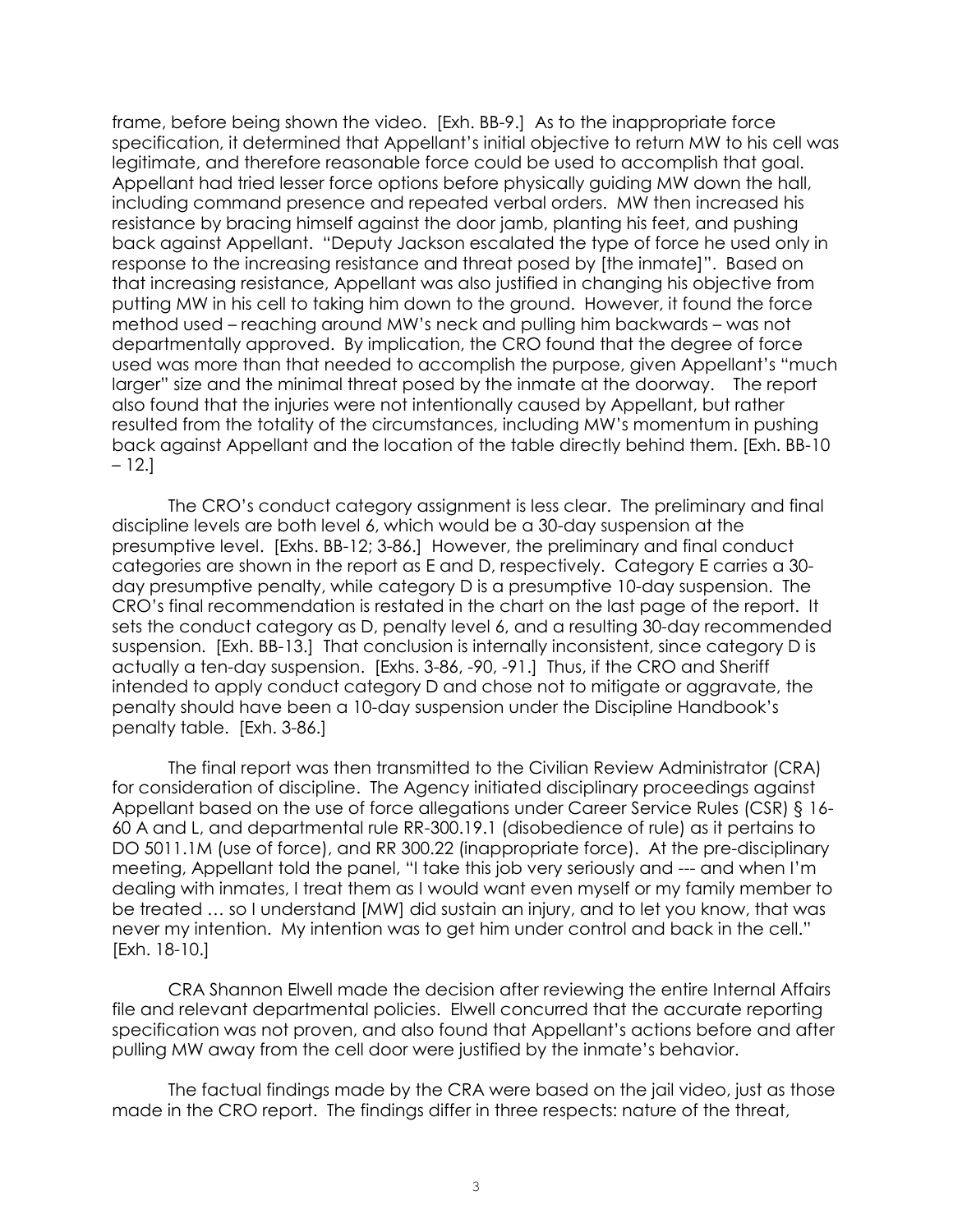appropriateness of the detention-related function, and Appellant's intent in using force. As to the threat, Ms. Elwell noted that the video shows MW put his right hand up against the door frame. She found that he "does not appear to be planting his feet or pushing back against Deputy Jackson. In fact, his feet show forward progression and movement into the cell." [Exh. 1-6.] In contrast, the CRO report had found that MW "continued and escalated the degree of his defensive resistance by again planting his feet, placing his hand on the doorframe, and pushing back against [Appellant] to resist entering his cell." [Exh. BB-10.]

The type and degree of force used by Appellant was also interpreted differently. Elwell did not credit Appellant's version that he "used the inmate's momentum to take him to the ground", instead finding that Appellant "forcefully slammed [MW] into the metal table", based only on the "little bit" of a threat posed by a much smaller inmate placing his arm on the door jamb. [Exh. 1-7.] She found that Appellant's force far exceeded the amount needed to achieve the legitimate function of placing MW back in his cell, which could have been met by "simply pushing [him] into the cell and shutting the door", if any force at all was needed. She also found persuasive the fact that Appellant took action one second after opening the cell door, and that the force method used was not approved or taught by the Department. Elwell found that Appellant's behavior "was an extreme and unnecessary reaction to [MW's] minimal level of resistance, at a time when [the inmate] was not posing a threat to anyone." Elwell concluded that Appellant appears to have been motivated by "a desire to punish a frustrating, uncooperative and uncomprehending inmate." [Exh. 1-9, -10.] She expressed great concern that Appellant used force in the context of a dispute with a mentally ill inmate over an object with purported religious significance. In her view, Appellant failed to MW's mental condition or their relative size in determining which tactic would be most appropriate to resolve the situation, despite having the time and circumstance to employ lesser force options.

On the same evidence, the CRO and Sheriff had found that MW's increased resistance justified Appellant's decision to take MW to the ground, and that the injuries resulted from the totality of the circumstances, including MW's pushing back against Appellant and the location of the table directly behind them.

Ms. Elwell agreed with the CRO that Appellant did not intentionally throw MW into the table, but found that he "exposed [MW] to unnecessary risk of serious bodily injury in the form of a severe head injury." [Exh. 1-10.] Appellant stated that he pulled the inmate backward because he thought there were more things they could both run into within the cell. Based on this choice, Elwell found Appellant was "deliberately indifferent" to the presence of the metal table behind them because he chose the force option he thought was less dangerous to himself rather than considering risks to the inmate.

On the basis of her findings, Elwell concluded that Appellant neglected his duty to ensure the safety of the inmate, and violated the Agency's use of force rules by using disproportionate and unauthorized force in the face of a minimal threat. She assigned conduct category F based on her findings that he used inappropriate force in multiple ways, violating rules which constituted a willful and wanton disregard of department guiding principle, a serious lack of integrity, and egregious misconduct substantially contrary to the standards of conduct. Elwell considered Appellant's "lack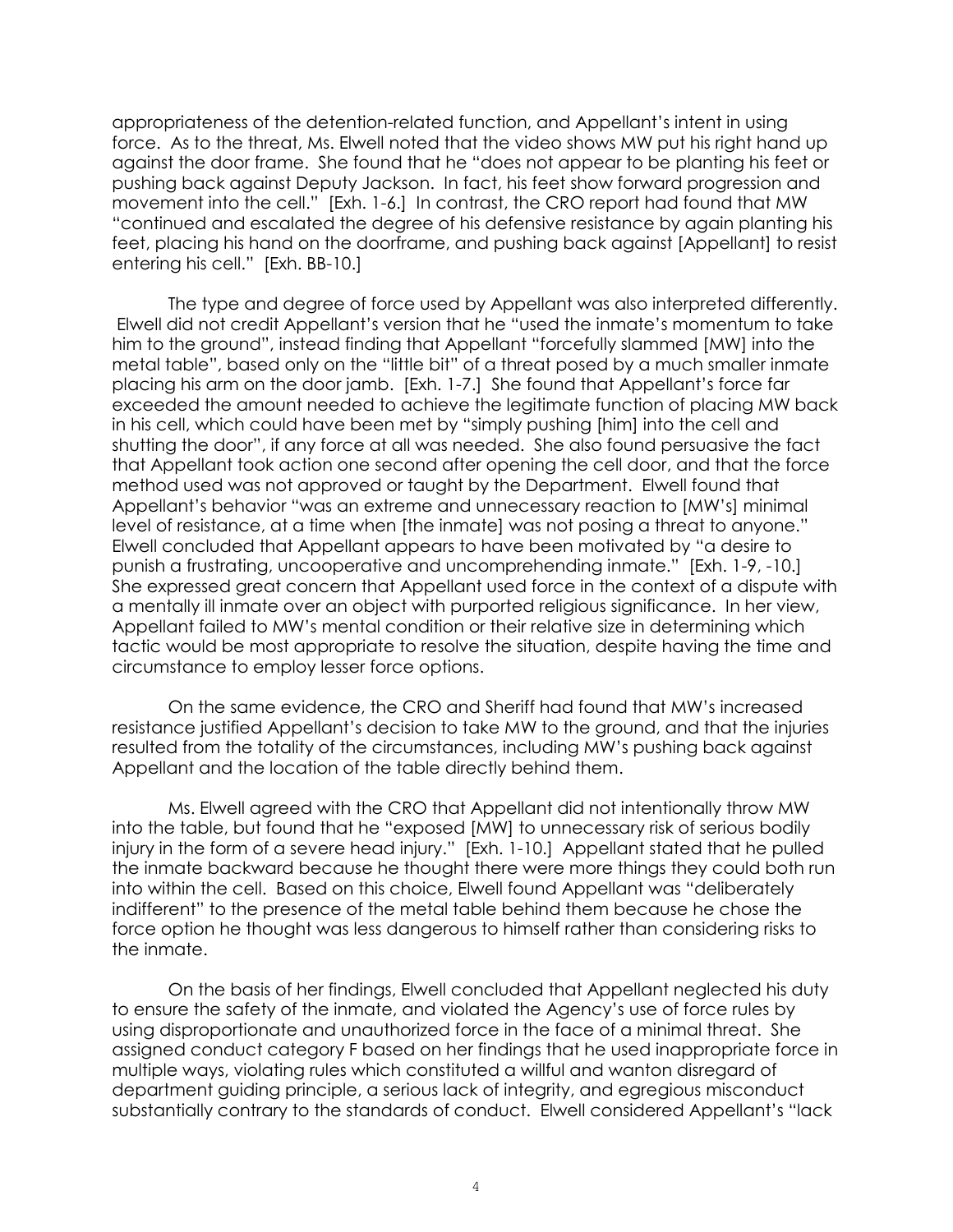of significant discipline, record with the Department, mitigating information, and the nature and circumstances of his misconduct", but found that mitigation was inappropriate based on three factors: the egregious nature of the conduct, his failure to acknowledge wrongdoing, and the harm done to the City in the form of potential civil liability. Elwell therefore imposed the presumptive penalty of dismissal for all violations arising from the incident.

At hearing, Elwell testified that her viewing of the video led her to conclude that the inmate reached his hand to the doorway because he was caught off balance and sought to steady himself, a factual finding not included in the disciplinary letter. [Elwell, 10:01, 10:08; Exh. 20.] The CRA also testified that she believed the force was used as punishment because of his body language: "you can see him getting increasingly agitated on the video" based on the inmate's inability to understand him. [Elwell, 11:27.]

## **III. ANALYSIS**

The Agency bears the burden to establish the asserted violations of the Career Service Rules by a preponderance of the evidence, and to show that dismissal was within the range of discipline that can be imposed by a reasonable administrator under the circumstances. Department of Institutions v. Kinchen, 886 P.2d 700 (Colo. 1994).

# **A. VIOLATION OF DISCIPLINARY RULES**

÷.

### 1. Violation of Departmental Rules under CSR § 16-60 L.<sup>1</sup>

Appellant is charged with violating two rules related to the use of force in the performance of his duties, and another rule prohibiting violation of any departmental rule. The first permits use of force "if it is reasonable and appropriate in relation to the threat faced to accomplish a lawful [detention related] function." DSD Departmental Order (D.O.) 5011.1M. That rule specifically prohibits the use of physical force as punishment. "Officers should rely on departmentally approved use of force techniques that are taught in training." [Exh. 2-2.] The second rule is more general, and prohibits in relevant part "inappropriate force" in dealing with a prisoner. DSD Rules and Regulations (RR) 300.22. The third rule bans a violation of departmental rules, directives, or instructions, among other authorities, and is the vehicle by which the Departmental Order was sustained. RR-300.19.1.

The parties agree that Appellant used an unauthorized force method when he wrapped his arm around MW's neck and lifted him over his shoulder. The Agency contends that he did so in the face of minimal or no resistance and without considering lesser force options. Appellant argues that MW's increased resistance caused him to abandon his efforts to lock him in his cell. He decided instead to take the inmate to the floor where he could be handcuffed, after having tried other control methods without success.

 $1 \text{ CSR Rule } 16 \text{ was amended on Feb. } 12, 2016.$  Since the events upon which the discipline was based occurred on Nov. 24, 2014, the former version of Rule 16 is applicable in this appeal. Am. Comp. Ins. Co. v. McBride, 107 P.3d 973, 977 (Colo.App.2004.)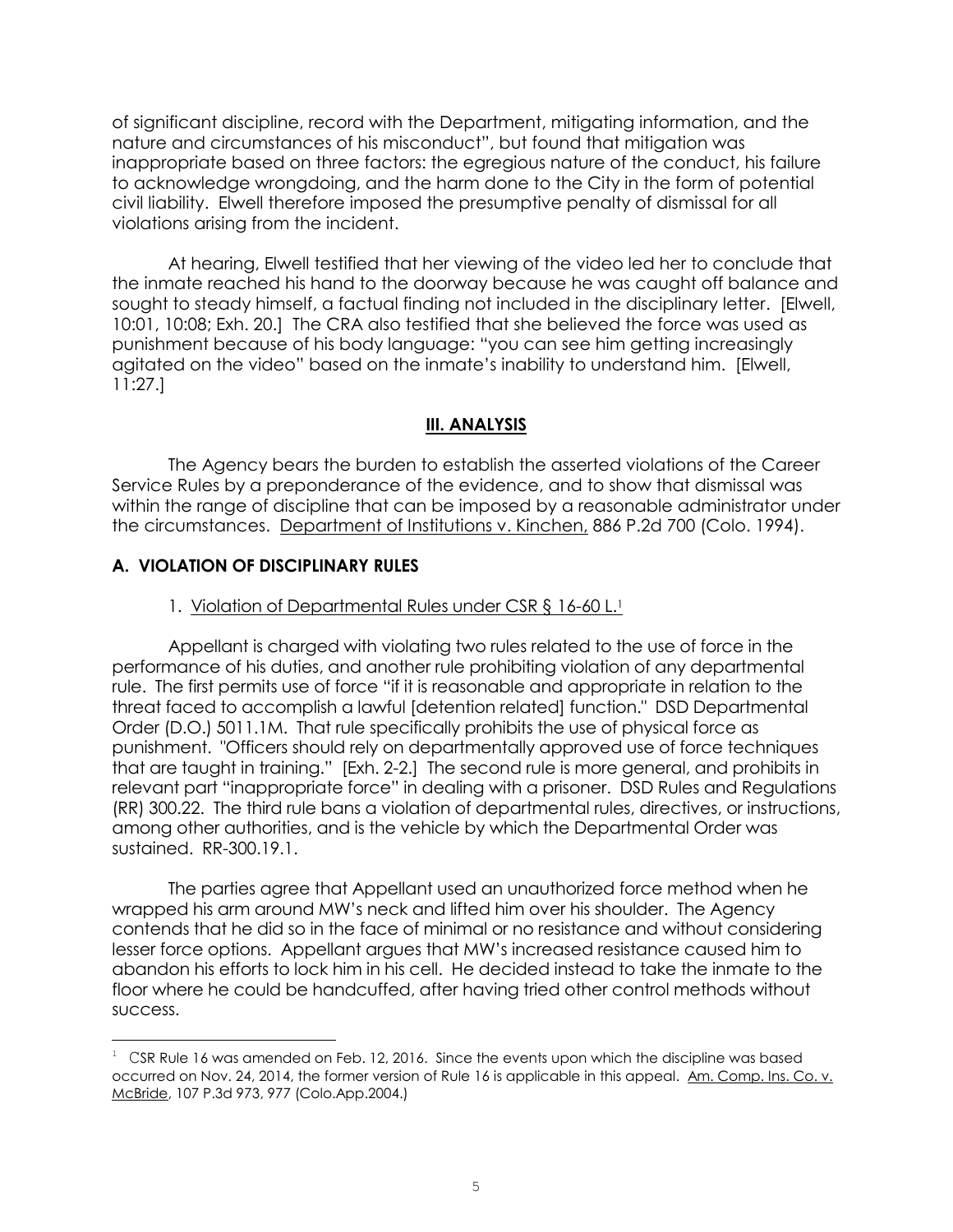As in many use of force cases, the disputed facts in this discipline occurred in a few seconds, this time in front of a cell door. The discipline imposed was not based on Appellant's minimal force during the escort, nor on Appellant's efforts to handcuff MW after the latter was thrown to the floor. The only issue here is the appropriateness of the force used by Appellant at the entry to the cell.

A review of the jail video supports the CRO's findings that Appellant initially tried verbal persuasion to resolve MW's issue with the Bible cover. Appellant testified that he was using his Conflict Intervention Training (CIT) in order to try to de-escalate the situation. [Appellant, 10:09 am.] When that failed, he escorted MW to his cell, using reasonable force to do so. During the escort, the inmate escalated from passive noncompliance to defensive resistance. MW dragged his feet, pushed himself against Appellant, and attempted to resist the escort by holding his arm against the right wall, tactics that made forward movement more difficult. [Exh. 25 at 12:10:02 – 08.] The CRO found that MW escalated his resistance when they reached the cell door by bracing his arm against the front of the door jamb, planting his feet and pushing backward into Appellant. [Exh. BB-10.] The video shows that MW may have stumbled after emerging from the sally port door, but quickly righted himself after placing his hand on the cell's door frame. As the cell door opened, MW is seen moving forward three steps, then standing on both legs, one foot slightly in front of the other, arm still extended to the outside of the door. His body moved back, and Appellant's arm becomes visible around MW's neck. MW was quickly lifted off at least one of his feet, and propelled backward. [Exh. 20 at 12:10:13 – 16.]

The video can be interpreted to support either Appellant's or Elwell's version of events. MW's backward movement could lend support to Appellant's testimony that he felt the inmate bracing himself, planting his feet and pushing back in resistance. It could also be seen as consistent with Elwell's interpretation that MW was reaching out merely to support himself while he was moving forward. However, the only evidence of a stumble was MW's long stride between the sally port and cell doors, after which MW put his arm up to the frame. If he was using his hand as support, he would have removed it once he regained his balance, just as the cell door was opened. If he intended to comply by walking into the cell, he would have dropped his arm as his feet moved forward into the cell. Instead, the video shows that MW kept his hand on the frame while walking three steps, and left it there as he stood with his feet flat, arm now behind his body, just before he is pulled back. [Exhs. 20 and 23, at 12:10:12 - :16.] Elwell's finding on the resistance issue also fails to take into consideration MW's similar behavior in the corridor, where MW braced his arm against the wall, and his feet moved forward even as he fought against the escort. As seen through the cell camera, MW showed no signs of having changed from resistance to compliance. It is notable that the jail's internal Conduct Adjustment Board found MW guilty of resistance and failure to obey an order. In accord also were both the CRO report and the interview of MW, both of which noted MW's increased resistance at the cell door. [Exh. BB-5, -10; Exh. 17-14.] Another inmate present at the scene told the CRO investigator that he did not think MW wanted to cooperate with the officers. [Exh. BB-7.]

I find that the most credible and internally consistent evidence on the threat issue shows that MW escalated his defensive resistance by bracing his right arm against the door frame, planting his feet, and pushing against Appellant in order to avoid being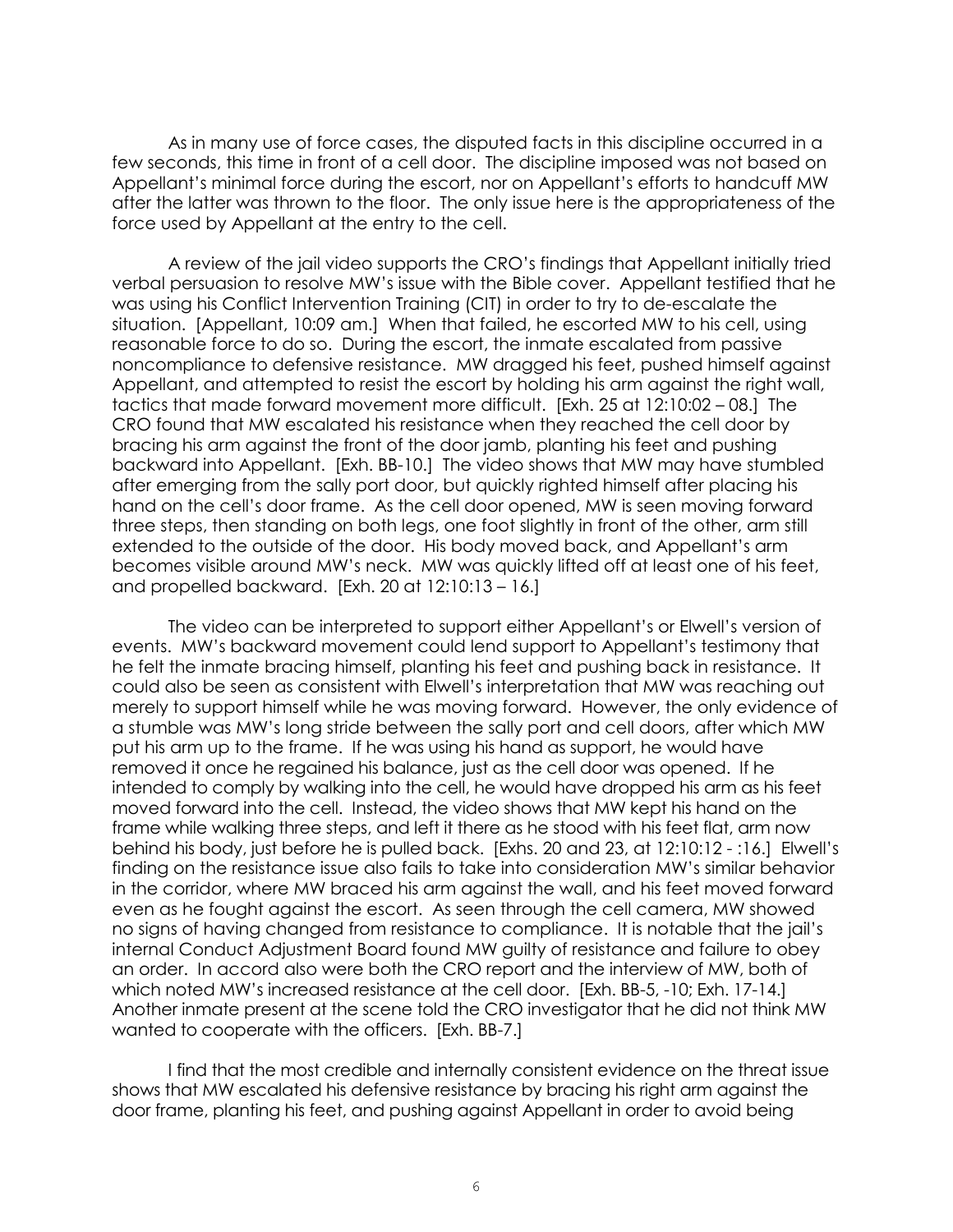placed in his cell. In response to that higher degree of resistance, Appellant testified that after feeling the resistance, he took him to the ground immediately, without thinking about the presence of the table a few feet behind them. [Appellant, 10:34 am.] His action was consistent with his training to avoid taking a resistant inmate into a cell. However, the unauthorized technique by which he threw MW over his shoulder caused greater harm to the inmate than would have been caused by an authorized takedown method. Appellant's precipitous action was unnecessary because he already had physical control over MW, who had not escalated to physical aggression. The force was unreasonable and inappropriate in light of the minimal threat presented by MW's resistance. Appellant acknowledged that MW was only "a little bit" of a threat at the cell door, and none at all after the takedown. [Exh. 9-28.]

Using force as punishment is also a violation of DO 5011.M. Elwell found that Appellant took this action out of frustration in order to punish the inmate. She based that finding on her observation of Appellant's body language during the incident, which she believed showed that Appellant became increasingly agitated as the event proceeded. The jail videos reveal Appellant's face only while the two were walking toward the Bible cover at the beginning of the incident. Elwell testified that at that point, their body language was "very relaxed." [Elwell, 9:54 am.] As the inmate continued to talk, Appellant used command presence and verbal orders to indicate that the conversation was over. When those tactics failed, Appellant took MW by the shoulder and began the escort, displaying no sudden movements or apparent agitation. At the cell door, Appellant is visible only as a shape behind MW. Again, after many viewings from all available camera angles, I can detect no sign that Appellant was agitated at the cell door.

Appellant was consistent throughout that his intention at the cell door was to handcuff MW because he believed he could not get him into the cell. He testified that they are trained not to bring resistive inmates into the cells, and that because of his size, he is especially aware that they could knock into cell fixtures. Elwell agreed that deputy training addresses this issue. [Elwell, 11:39 am.] Appellant also considered that if he continued to push MW, he could have dislocated MW's shoulder or hurt his arm, which was still on the outside of the door frame. [Appellant, 10:41 am.] He chose what he believed at the time was a safer option of pulling MW out instead of pushing him into the smaller space.

During his eleven years as a deputy sheriff, Appellant received no discipline over inappropriate force. Appellant testified without contradiction that he has become used to inmate conduct in the special management unit, and never chooses to use force "right off the bat". [Appellant, 10:48 am.] Three years before this incident, he had been injured in a thirty-minute struggle with a violent prisoner, and had been commended for his ability to "bring the situation to a safe conclusion." [Exh. A-66.] Appellant believes he remained professional during the entire current incident. When he saw that MW's head had hit the table, he "felt bad. It was never my intent to throw him into the table." [Appellant, 10:46 am.] Since his main focus is to make sure inmates are safe, it became second nature to apply his CIT training to get to the root of a problem. His instincts told him it was not working in the corridor when MW raised his voice and his biblical questions came more rapidly. [Appellant, 10:25 am.] The IAB investigator found Appellant's statements "100% honest", and Elwell too believed that he had not engaged in knowing misrepresentation during the investigation. [Exh. 9-62; Elwell, 1:33 pm.] The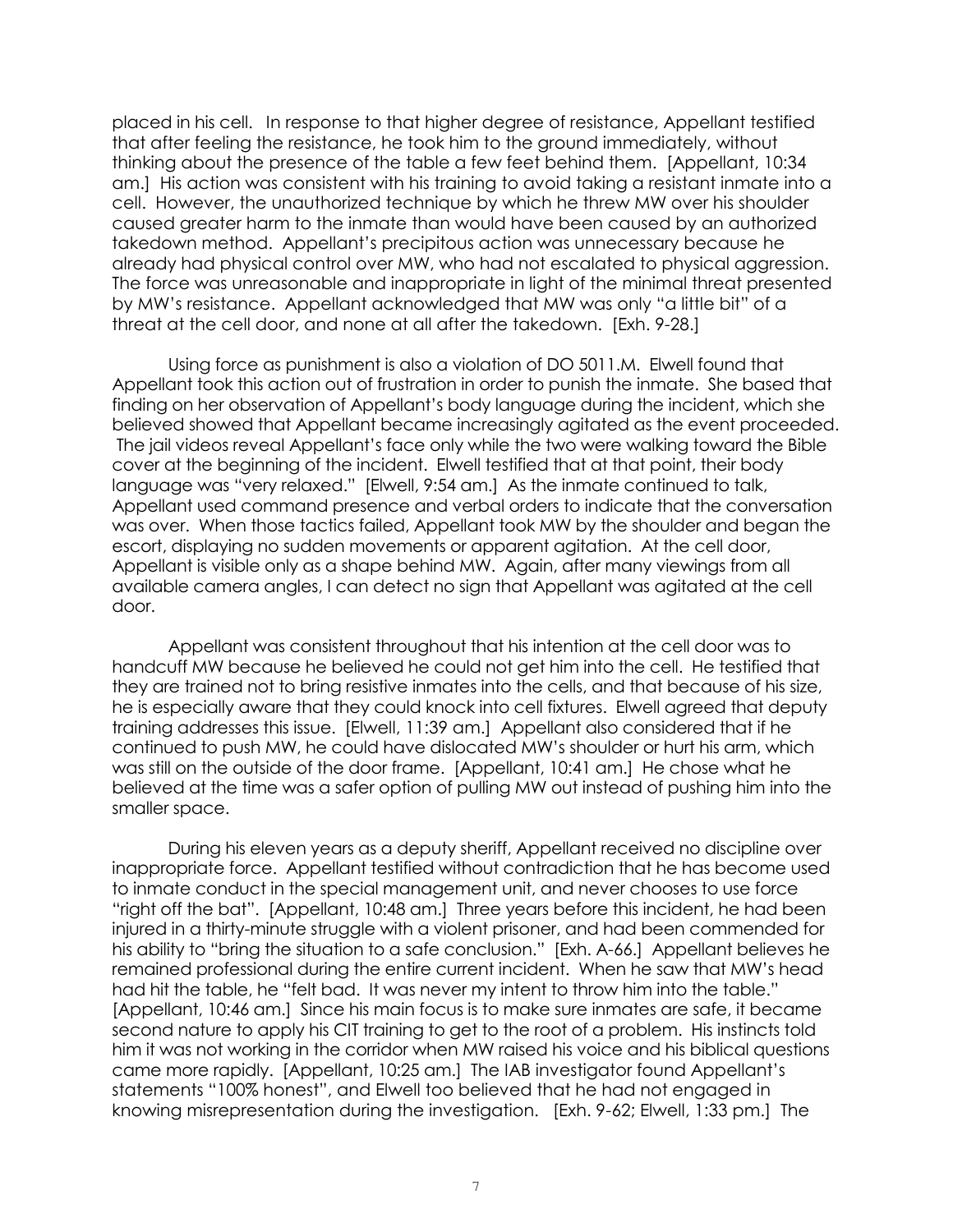evidence does not support a finding that the force was taken in an effort to punish the inmate.

After consideration of all of the reliable evidence, I find that Appellant used inappropriate force in taking down the inmate, and that he used an unauthorized method in doing so. Thus, Appellant violated RR-300.19.1, which prohibits disobedience to departmental orders and other rules, as it pertains to D.O. 5011.1M (use of force) and RR-300.22 (inappropriate force).

# 2. Neglect of duty, CSR § 16-60 A.

Neglect requires proof of a failure to perform a known duty, rather than an inadequate or delayed performance of that duty. [In re Gutierrez,](https://www.denvergov.org/content/dam/denvergov/Portals/671/documents/Hearings/Gutierrez_Silver_65-11_Decision.pdf) CSB 65-11, n1 (4/4/13). The Agency argued at hearing that Appellant neglected his duty to keep MW safe by using excessive force to gain compliance with his orders. It is undisputed that Appellant was performing his duty to provide safety and security within the jail by escorting a noncompliant prisoner to his cell. The fact that he did so using more force than necessary by an unauthorized method does not establish a failure to perform that duty. Therefore, the evidence did not prove a violation of this rule.

# **B. APPROPRIATENESS OF PENALTY IMPOSED**

# 1. Use of force findings

The Civilian Review Administrator found that Appellant's use of force far exceeded that necessary to accomplish the purpose of getting MW in his cell because the prisoner was moving forward, and not resisting. Elwell viewed the force as punishment motivated by Appellant's frustration with MW. She further noted that Appellant had used force strong enough to lift MW off his feet, without considering their size difference or the part MW's mental illness may play in his behavior, and had done so without considering other options. The CRA was also "greatly concerned" that the context of the use of force was a dispute with a mentally ill inmate over an object with religious meaning to him. [Exh. 1-10.] Elwell considered Appellant's use of the phrase "excessive resistance" to describe MW's conduct as "a gross exaggeration and extremely self serving." [Exh. 1-7.] Finally as to this issue, Elwell found that Appellant had not admitted to any wrongdoing.

The evidence at hearing did not support the Agency's findings that MW had stopped resisting at the cell door. It showed instead that MW increased his defensive resistance by keeping his arm braced against the door jamb. In light of the training given to deputies to avoid taking resistant inmate into a cell, I find - as did the CRO report - that Appellant reasonably changed his detention purpose to taking MW down to the floor where he could handcuff him. Some force was needed to achieve that purpose. Appellant used greater force than necessary and employed an unauthorized type of force, violating two of the five standards established by the Department for inappropriate force. [Exh. 3-65.] Appellant also failed to consider the size difference between himself and the inmate. As a result, MW was lifted off his feet and hit a table, whereas a larger inmate may have suffered only a fall to the ground as a result of the shoulder throw.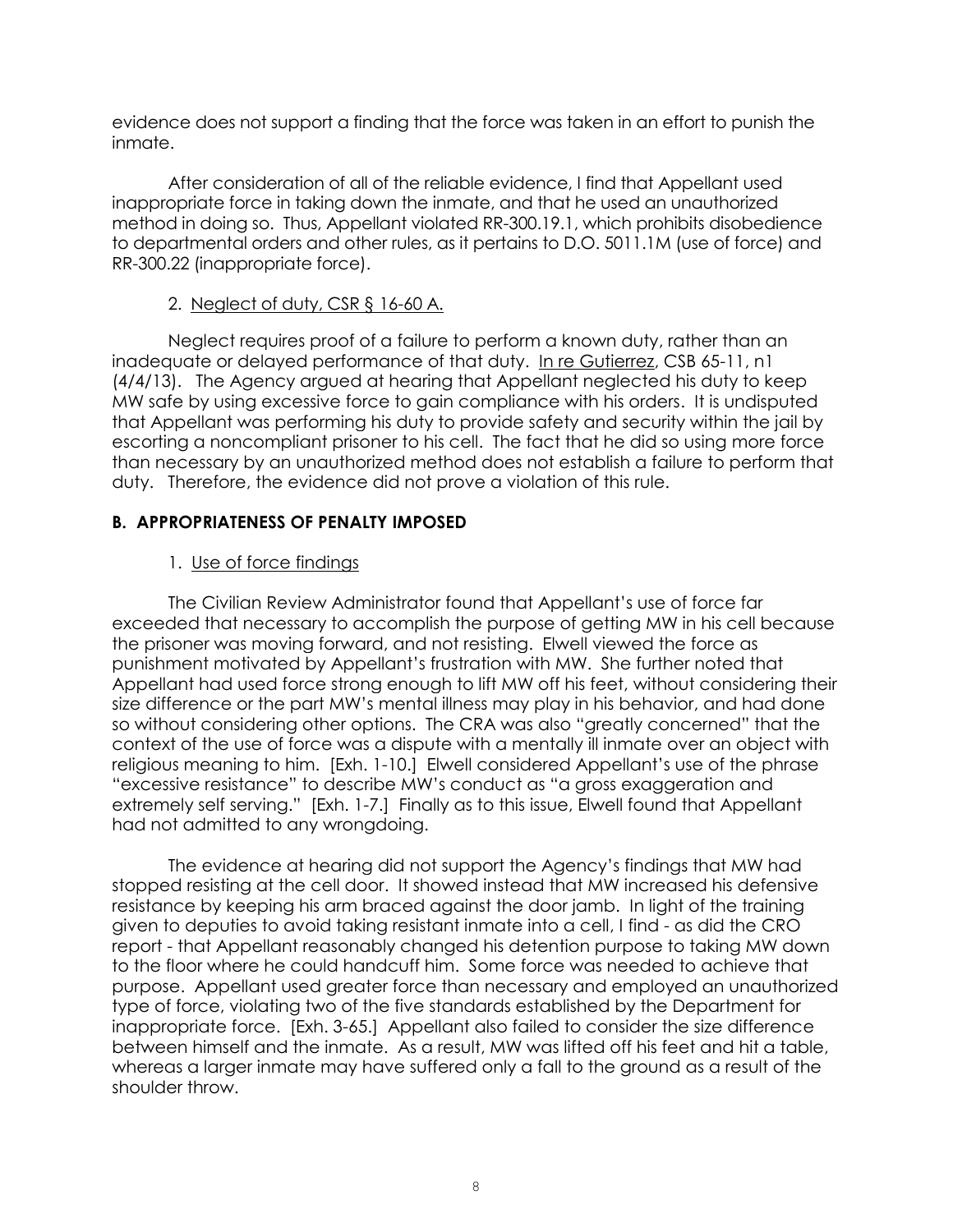The videos and other evidence also did not prove Appellant disregarded the religious significance of the item in dispute. MW initiated the topic of religion, and sought to prolong it by asking religious questions without obvious embarrassment or hesitation. The encounter began when Appellant and MW walked down the hall so that Appellant could give him a "visual aid" by showing him that the item was a hard cover, not a complete Bible. Appellant answered one of MW's religious questions in a serious manner. There is no indication that Appellant was attempting to humiliate MW over his belief that the cover was a Bible. I find that Appellant retrieved the item from MW because he believed it was contraband, and not based on any desire to provoke the inmate over a religious item. Hard book covers are prohibited as contraband within the special management housing units. [Elwell, 9:33 am.] The videos did not reveal any taunting behavior by Appellant during their discussion of the Bible cover or thereafter. The mere fact that the cover had religious significance to the inmate is an insufficient basis for assigning a higher conduct category or aggravating the penalty.

In addition, the evidence did not show that MW's mental illness affected his ability to cooperate or communicate. MW simply disagreed that the hard cover was contraband, and chose to resist Appellant's order to return to his cell. [Exh. 17-9 to -11; Exh. 25.] The Agency failed to prove that the inmate's mental health vulnerability prevented him from understanding Appellant, or lessened his ability to resist a reasonable detention-related order.

Elwell expressed offense that Appellant used the phrase "excessive resistance", describing it as "a gross exaggeration and extremely self serving." [Exhs. 1-7; Exh. 9-3.] When asked about that phrase at hearing, Appellant explained,

> In hindsight, that was probably a poor choice of words. At the time of my report, his resistance was psychological intimidating to the verbal resistance, leading up to the passive resistance, to the defensive resistance. That's what I consider to be excessive resistance. It was me thinking it was his escalative resistance.

### [Appellant, 10:38 am.]

Appellant's testimony is credible on that point, as he also used the phrase "defensive resistance" when describing the incident in his Offense in Custody (OIC) report and during his Internal Affairs interview. [Exhs. 4-1; 9-65.] The Agency itself used "excessive force" until the 2011 Discipline Handbook replaced it with the phrase "inappropriate force". The term is also used in the Colorado statute in relation to peace officers. CRS 18-8-803. The Agency presented no evidence that Appellant's single misstatement during his interview illustrated his intention to deflect blame or ignore the risk of harm to the inmate. [Exh. 3-65.]

Ms. Elwell emphasized that Appellant had used excessive force "one second" after MW placed his hand on the door, without attempting lesser force options. However, when considering all of the facts surrounding this incident, it must be noted that Appellant had first used CIT techniques and what he called a "visual aid" by walking MW down the corridor and showing him the Bible cover. After that effort led to verbal escalation, Appellant tried command presence and verbal orders, which was met with passive resistance. When Appellant escorted him to his cell, MW engaged in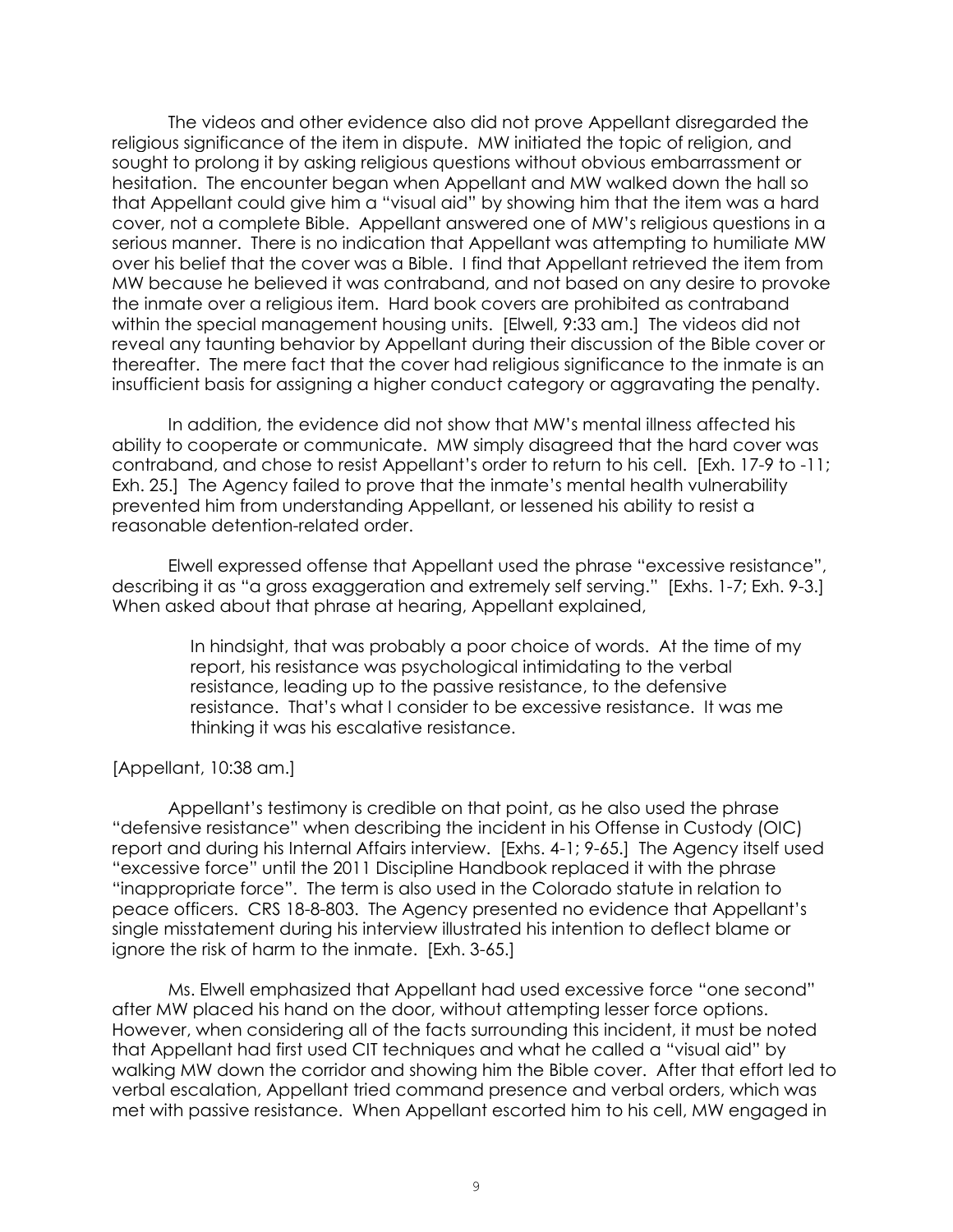physical resistance. While Ms. Elwell concluded that the escort was reasonable, she did not look at the incident as a whole. Instead, she considered the seconds before the cell door in isolation from its beginning, and therefore failed to consider the totality of the circumstances, which showed that Appellant tried four lesser force techniques just before this incident in an effort to obtain the inmate's compliance.

The findings made by the CRA are significantly different in type and seriousness from those supported by the evidence at hearing. Dismissal is an ultimate finding because it requires the application of departmental and career service rules to the events found to have occurred, rendering it a mixed question of law and fact. Ritzert v. Board of Education of Academy School District No. 20, 361 P.3d 966, 973 (Colo. 2015). In the absence of the unsupported findings, the CRA's penalty decision must be reconsidered to determine if the Agency weighed the relevant factors or exceeded the bounds of reasonableness based on the proven facts. In order to do so, an analysis of the Discipline Handbook's penalty standards may clarify the "analytical grid [or] coordinates used in mapping agency discretion." Colorado Real Estate Commission v. Hanegan, 947 P.2d 933, 936 (Colo. *en banc*, 1997).

# 2. Conduct category

# **a. Agency's selection of category F**

Category F was selected by the Civilian Review Administrator as most fitting the behavior at issue. Elwell found that the conduct was a "willful and wanton disregard of departmental guiding principles", demonstrated a serious lack of character necessary to hold his position, and was "egregious misconduct substantially contrary to the expected standards of conduct", thus falling into three of the four descriptions under category F.

The Agency proved that Appellant used inappropriate force and an unauthorized technique in relation to the threat faced, without considering MW's smaller size, and therefore risked both serious bodily injury to MW and civil liability to the City. The only actual injury caused were minor cuts and contusions to the inmate. The factual findings supporting category F were that MW was not resisting at all, Appellant's grossly disproportionate force was intended to punish the inmate, and that both serious injury and civil liability could have resulted.

At hearing, Ms. Elwell did not explain her decision to reject the recommendation of the Sheriff and the CRO, except to state that she disagreed as to the amount of inmate resistance, the need for a takedown, and the nature of the recommended penalty. [Elwell, 1:59, 2:54, 3:30 pm.] In its review of the same facts, the CRO found Appellant's decision to take MW to the ground was made in response to the inmate's "continued defensive resistant behavior … after other lesser force options were ineffective". It agreed that the force used was disproportionate to the threat faced and that the technique used was not approved. As noted above, the report may be read to have assigned either a category D or E, without further explanation of the basis for the category assignment. It rejected mitigation and aggravation, and recommended a 30-day suspension. [Exh. BB-10 to 13].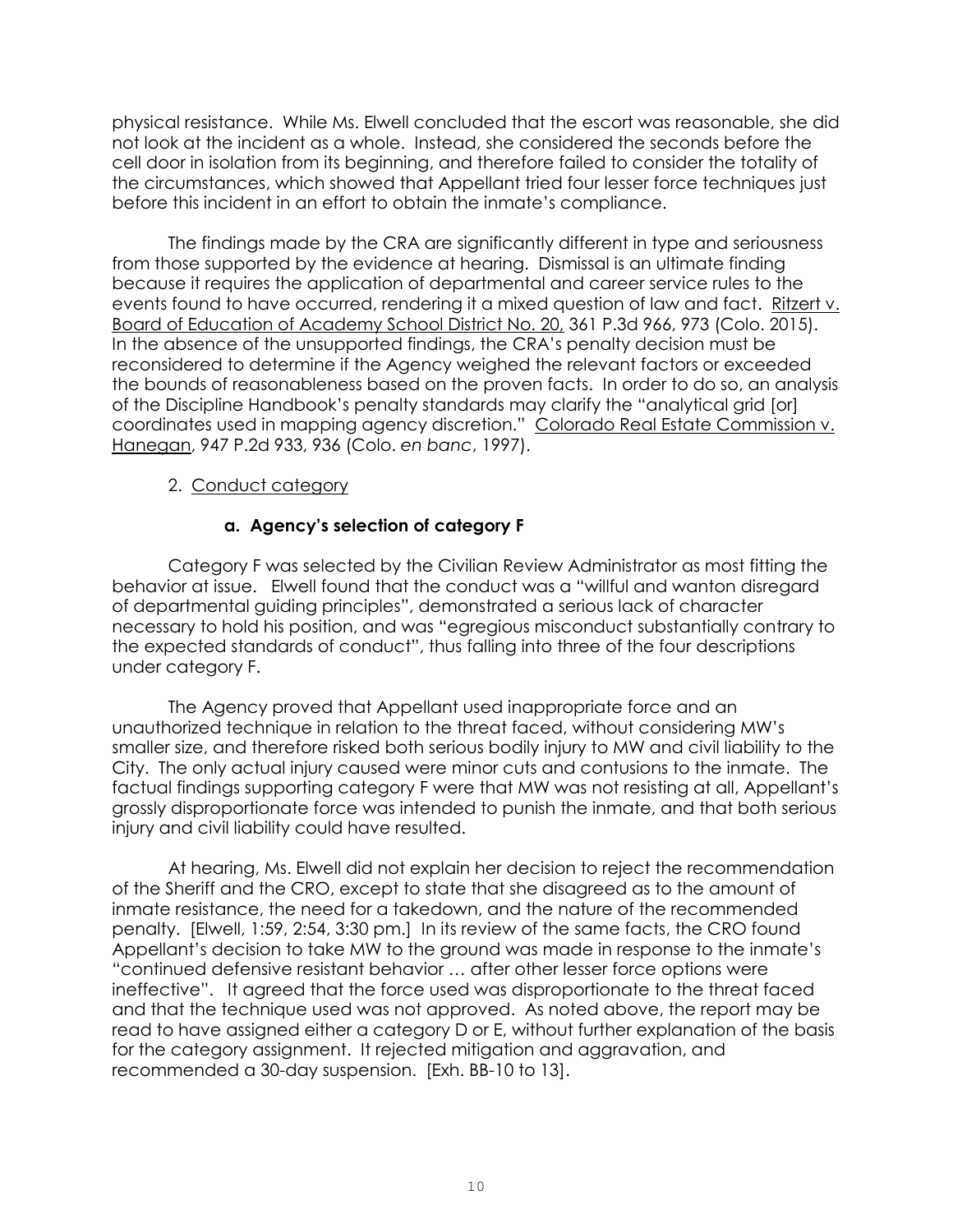The Discipline Handbook has as its objective a discipline system that is effective, fairly administered, reasonably consistent and based on known departmental standards of conduct. "In determining the conduct category, … [i]t should be distinguished from the analysis of mitigating and aggravating factors which determines penalties within a given conduct category … No attempt should be made to unjustifiably or unreasonably 'fit' a violation into a particular conduct category based upon the desire to reach or avoid a certain discipline level or a certain penalty." [Exh. 3-25, -26.] The decision-maker must document all findings, rationales, and the relative weights of mitigating or aggravating circumstances. [Exh. 3-20, § 10.7; 3-33 § 22.5.] The Handbook serves its constituencies by "presenting a clear methodology for consequences" when those standards are violated. [Exh. 3-8, § 1.4.] The matrix teaches that the penalty accorded use of force incidents should be analyzed based on the severity, intent and impact of the incident, and any other relevant factors.

In determining the conduct category, the Discipline Handbook sets forth eleven questions to be answered, including an analysis of the nature of the misconduct, its relation to departmental mission and principles, its impact on operations, and the kind of harm caused. In addition, the reviewer is to consider whether there has been a previous case decided that may provide guidance. [Exh. 3-25, §15.1].

The first question asks the reviewer to identify the general nature of the misconduct. Here, that is unquestionably an inappropriate use of force against an inmate. The next question is how that misconduct relates to the department's mission, vision, and guiding principles. It is clear that the Sheriff's Department's use of force rules in the jail setting are an important part of its mission to provide for the safety and care of inmates. The third question asks how the misconduct impacted its operations and image. As found by Elwell, the incident had the potential to result in civil liability against the City. The fourth question is the actual harm or risk of harm. The actual harm here was that the inmate suffered minor cuts, and the risk of harm was the possibility of a serious head injury. There was no specific evidence supporting a "yes" answer to questions 15.1.5 through 15.1.9. As to 15.1.10, the relevant rule is RR-300.22, which may be assigned to categories D, E or F, depending on the nature and/or impact of the violation.

The last question is whether there are previous cases decided under the Discipline Handbook that may give direction to the choice of conduct category. [Exh. 3-26, § 15.1.11.] Ms. Elwell did not specifically consider any such cases, but testified that she was generally aware of them, having served as their decision-maker.

Appellant submitted six redacted disciplinary decisions imposed in 2016 in use of force matters, all made by the current Civilian Review Administrator, and all assigned to category D, the least serious of the conduct categories available in an inappropriate force case. [Exh. U.] The first four cases were based on physical assaults on inmates by deputies with no prior use of force violations, none of whom were found to have been deceptive during the investigation.<sup>2</sup> In Case One, a deputy pepper-sprayed the face of a seated, restrained inmate, netting a ten-day suspension. Case Two involved a deputy who pulled the hair of an inmate where no force was necessary, resulting in a

÷.

<sup>&</sup>lt;sup>2</sup> Case Five is dissimilar because dishonesty was also found, and Case Six involved a previous inappropriate force offense. [Exh. U. Bates 743 – 771.]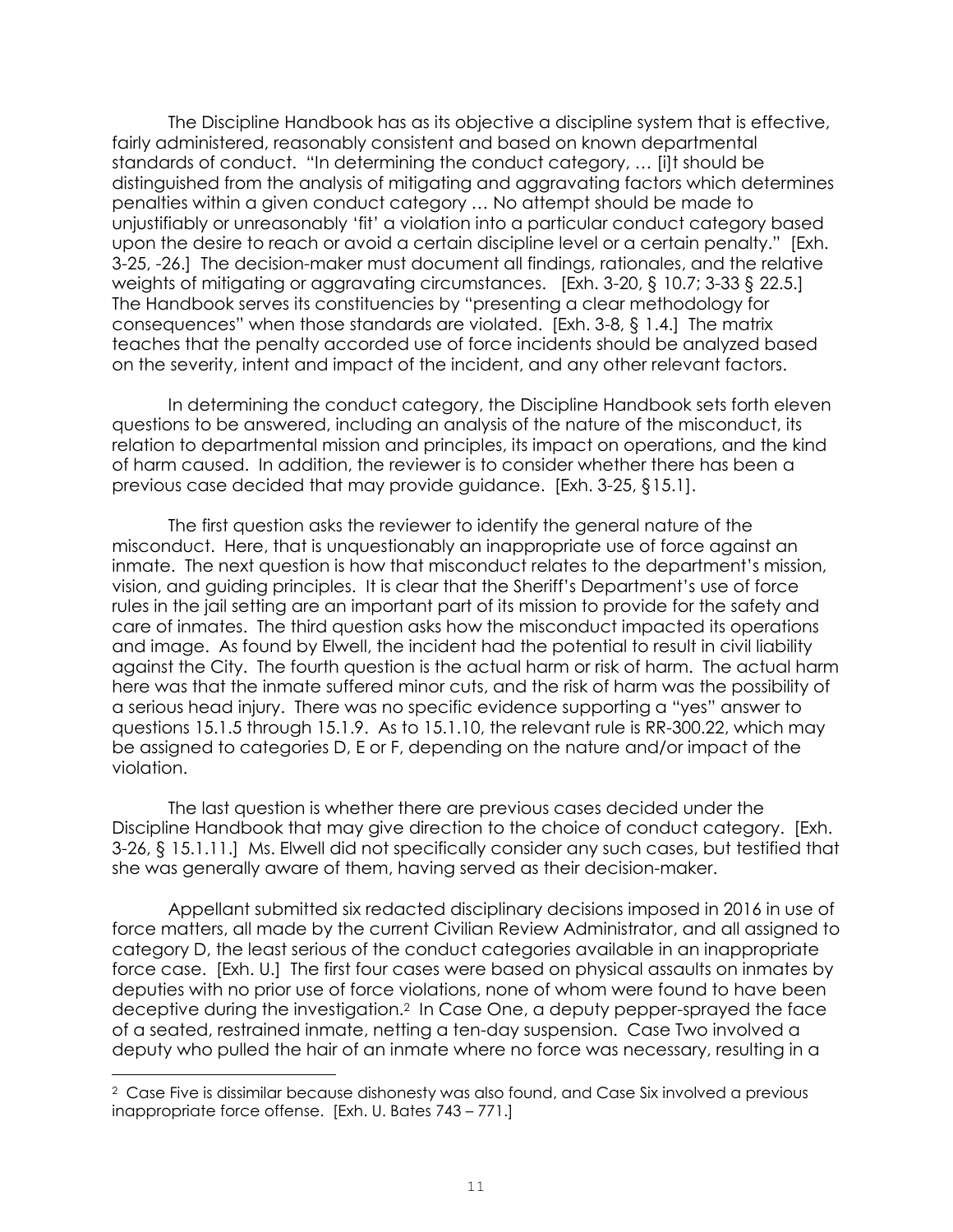like suspension of ten days. In Cases Three and Four, two deputies pushed a cuffed, kicking inmate into an elevator, slammed him into the floor, and picked him up by his handcuffs from behind his back. The deputy in Case Three was given an aggravated penalty of 16 days based on a fourth action: placing his knee and considerable body weight on the back of the prone, cuffed and non-resisting prisoner for over two minutes. The second deputy in this same incident, designated as Case Four, was suspended for ten days for inflicting inappropriate force by pushing and slamming the inmate, then picking him up by the cuffs. Elwell described the conduct of the deputy in Case Three as falling "egregiously short" of standards required by the rules, while the behavior of the Case Four deputy merely "fell short" of those standards. She also found the actions of both could have caused serious head injury and liability to the city. Elwell found that taking the prisoner to the floor was appropriate, and in fact ordered by their sergeant, but was administered with "violence." Both deputies were larger than the inmate, and were found to have used an unauthorized force method in picking up and carrying the inmate by his handcuffs.

The similarities in Cases One, Three and Four to Appellant's discipline are notable. All four deputies were free from previous discipline, and none were charged with dishonesty. Minor bodily harm was the only actual impact suffered in each of the four cases. In Case One, the deputy was found to have OC-sprayed a non-resistant inmate to punish him for previous resistance. Elwell found that this act exposed others to the risk of injury, and subjected the city to potential lawsuits. In the present appeal, the finding of punishment was not supported by the evidence. In Cases Three and Four, deputies brought about four and three separate physical attacks, respectively, two of which were to the head. In sharp contrast, the actions of this Appellant were assigned to category F based on a single use of inappropriate force which is like in degree to the force imposed in Cases Three and Four, and committed under similar circumstances.

Additional guidance is provided in the recent Ford decision, wherein the Career Service Board summarized the facts in other inappropriate force appeals. In re Ford, CSB 48-14 (12/17/15). In the first, a deputy received a 42-day suspension for swinging at an inmate, putting him in a headlock, pushing him to the wall, and then pulling him up by the handcuffs. In re Valerio, CSA 22-14. Next, a sergeant was given ten days for ordering a deputy to shoot an inmate with a Taser gun. In re St. Germain, CSA 24-14. Two deputies were each given 10-day suspensions for similar actions: shoving a prisoner into the wall three times (In re Jordan, CSA 30-14), and choking an inmate against a wall (In re Fuller, CSA 39-14). Conduct category D was assigned in the ten-day suspensions, and Valerio received an aggravated penalty under conduct category E. The Board noted that in Ford's case, the deputy's conduct was assigned to category F for punching an inmate. "We are concerned that given the ease of categorizing any act of inappropriate force into any Matrix category, the assignment of a category has the potential of appearing arbitrary". In re Ford, at 4-6. The Board concluded that the Agency's category assignment had not followed the Matrix's guiding principles. It accepted the Hearing Officer's findings rejecting the Agency's most serious allegations, re-classified the violation to category E, and imposed a 30-day suspension.

Ms. Elwell did not specifically document her rationale for characterizing this Appellant's conduct to the three descriptions under category F noted in the disciplinary letter. It is therefore necessary here to analyze the conduct category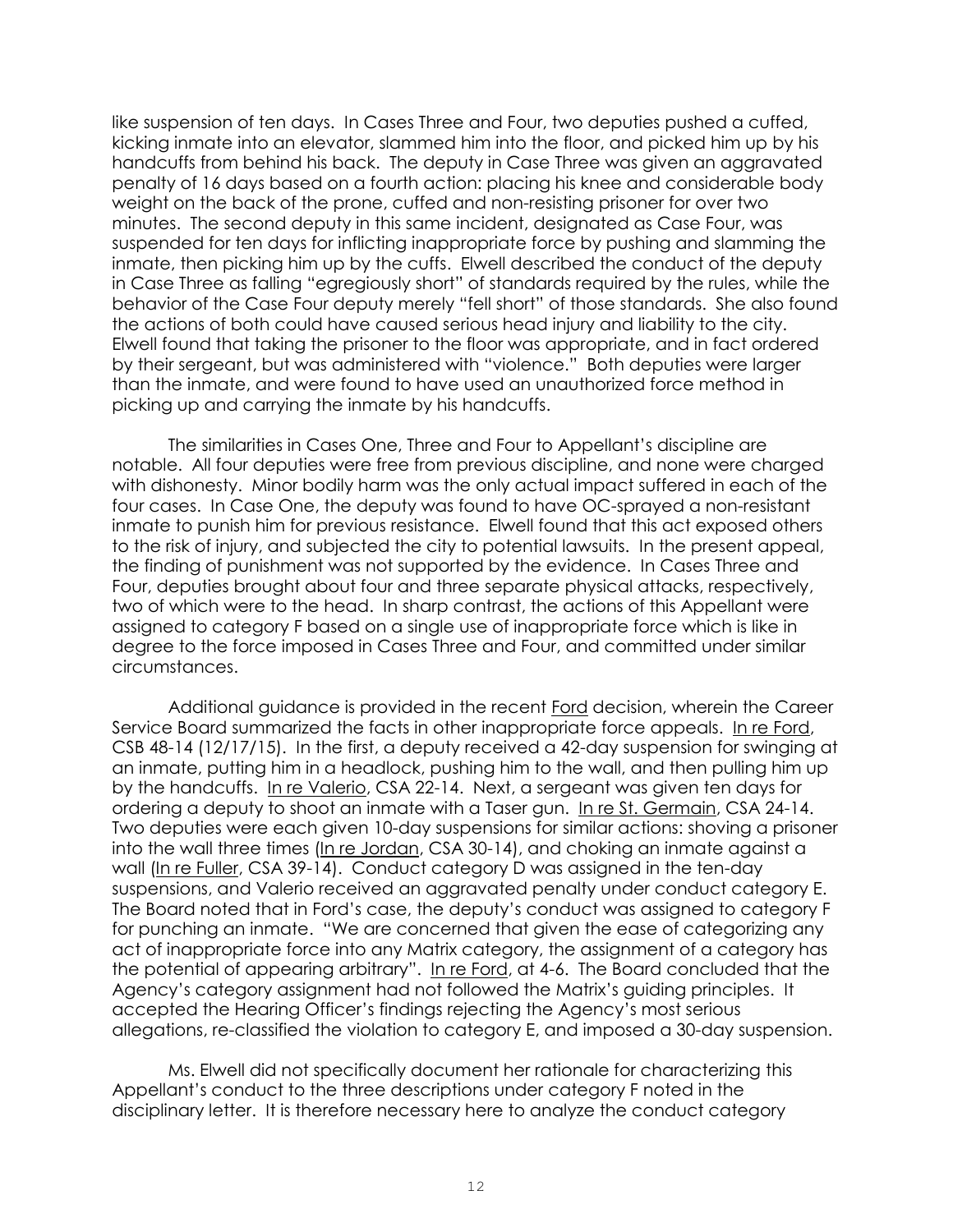selection in detail. The evidence proved that Appellant violated departmental rules by imposing force greater than necessary by means of an unauthorized method. The video demonstrated that Appellant instantaneously reacted to an unexpected increase in the prisoner's resistance, believing incorrectly that MW was bracing himself with two hands against the door frame of his cell. [Exh. 9-52.] MW was actually using only his right arm to brace himself. In taking this action, Appellant failed to consider lesser force options, and decided to throw MW backward without considering the obstacles behind them that the inmate might - and did - hit. While MW's injuries were fortunately minor, the inmate risked serious head trauma, and the city could have faced a civil lawsuit because of Appellant's actions.

Both the CRO and Ms. Elwell found that Appellant did not intentionally throw MW into the metal table behind them, but Elwell determined that his action was "deliberately indifferent" to the risk of injury, and taken to punish him. Elwell also found that Appellant's statements were "a gross exaggeration and extremely self-serving", and that he "allowed his frustrations to get the better of him" by using grossly disproportionate force on a much smaller, mentally ill inmate over an item of religious significance. The implication is that Appellant abused his size and powers as a deputy to take advantage of a vulnerable person in his care, and then failed to accept responsibility for his actions. Elwell testified to two additional bases for her category assignment: that MW was using his right arm to steady himself, and that Appellant was getting "increasingly agitated" with the inmate, showing his punitive intent. Elwell concluded that Appellant's conduct was a willful disregard of departmental principles. As found above, the evidence did not support these findings. As a result, Elwell's conclusion that Appellant's conduct was a "willful and wanton disregard of department guiding principles" was unsupported by the evidence.

The second description under category F is demonstration of a serious lack of integrity, ethics or character. The Agency did not support this finding with any specific allegations, and none appear in the record. The last description is egregious misconduct substantially contrary to the standards of conduct expected of deputies. This appears to be based only on the same unsubstantiated findings made in support of the first descriptive phrase, and therefore it too is not supported by the evidence.

In sum, the allegations made in support of the selection of category F were unproven. The Agency failed to prove that the inmate's mental health contributed to his resistive conduct, or that the force was inflicted to punish MW, exploit his mental illness, or goad him based on his religion. The ultimate penalty decision is therefore "so devoid of evidentiary support that it can only be explained as an arbitrary and capricious exercise of authority." Ross v. Fire and Police Pension Assn., 713 P.2d 1304, 1309 (Colo. en banc, 1986.) Where there are no competent evidentiary facts to support the agency's findings of ultimate fact, the decision must be reversed as arbitrary, capricious or contrary to rule or law. [In re Owens-Manis](http://www.denvergov.org/content/dam/denvergov/Portals/hearings_office/documents/Hearings/Owens-Manis_and_Pettway_Decision.pdf) et al., CSA 73-09, 11 (3/11/2010); [Womack v. Industrial Commission,](http://www.denvergov.org/content/denvergov/en/grievances-hearings-and-appeals/external-case-citings.html) 451 P.2d 761, 764 (Colo. 1969); [Ricci v.](http://www.denvergov.org/content/denvergov/en/grievances-hearings-and-appeals/external-case-citings.html)  [Davis,](http://www.denvergov.org/content/denvergov/en/grievances-hearings-and-appeals/external-case-citings.html) 627 P.2d 1111, 1118 (Colo. 1981).

### **b. Analysis of conduct category based on evidence at hearing**

Laws must be phrased in language general enough to cover their intended target, yet clear enough to be applied to specific situations. The matrix attempts to slot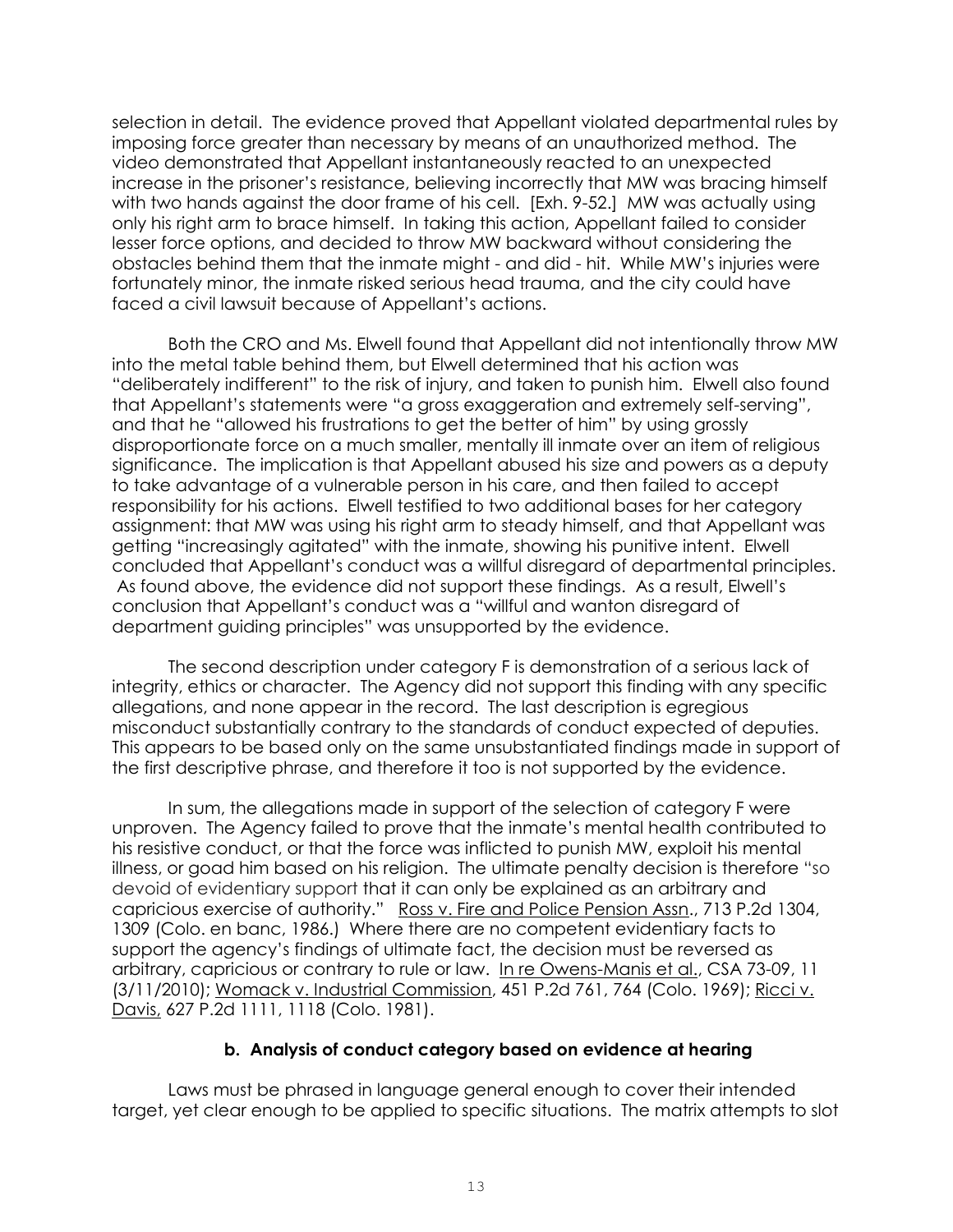types of misconduct into six categories by using broad concepts related to the nature and impact of the behavior. However, concepts such as standards of conduct, abuse of authority, and impact on the agency can be applied to many different circumstances, depending on whether viewed through a wide or a narrow lens. As noted by the Career Service Board, similar use of force incidents can arguably be characterized as violations of categories D through F. In re Ford, at 8. That state of affairs could negatively affect the predictability and perceived fairness of a disciplinary system intended to be "fair, rational, efficient, reasonably consistent and transparent ... and foster respect, trust and confidence among all Department personnel" and the community. [Exh. 3-1.]

An organization's disciplinary rules are essentially normative, determining the boundaries of acceptable conduct in that specific environment based on the organization's mission and standards. Their fairness depends on whether the standards by which penalties are measured are reasonably predictable. Fortunately, an ancient principle of statutory interpretation can be adapted to clarify the intent of the matrix categories: *ejusdem generis*; literally, "of the same species". Where a general term is followed by particular examples, the general term is interpreted to be limited to things that "share the characteristics" of the examples. *See* People v. Beck, 187 P.3d 1125, 1128 (Colo.App. 2008).

The six conduct categories, A to F, describe misconduct in increasing levels of severity, culpability, willfulness and conflict with Agency core values. The nature of the general descriptions is illuminated by the rules listed as examples under each conduct category. While many rule violations can fall into a range of categories depending on their seriousness or harm caused, it is useful to isolate those falling into only one category so that the essential nature of that category can be revealed, and useful comparisons made.

The lowest category for a violation of the inappropriate force rule is D, which carries a presumptive penalty of a ten-day suspension for a first offense. It includes conduct that is either 1) "substantially contrary to the guiding principles" of the department, 2) "substantially interferes with its mission", operations or image, or 3) involves a substantial risk to employees or public safety. Rules falling only into category D include insubordination, feigning illness, immoral conduct, and being unfit for duty. Use of force violations in that category include cruel and unusual treatment or abuse of prisoners, neither of which require physical contact or injury. Other rules in category D relate to improper relationships or treatment of inmates, but those rules could also be placed in category E or F, depending on the severity or impact of the misconduct.

At the next level, category E is violated by three subsets of conduct: 1) serious abuse of authority, 2) unethical behavior, or 3) an act resulting in "actual serious and adverse impact" on others or the department. The listed rules punishable only as category E, or that top out at that level, include misleading statements, recommending bondmen or attorneys for profit, release of confidential information, unauthorized use of equipment, and improper arrests. Rules in the first two subsets - abuse of authority or ethics - include disclosure of confidential information and misuse of city assets. A serious adverse impact may be found to arise from such violations as drinking on the job, abandoning post, discrimination, or failing to protect inmates from harm. While the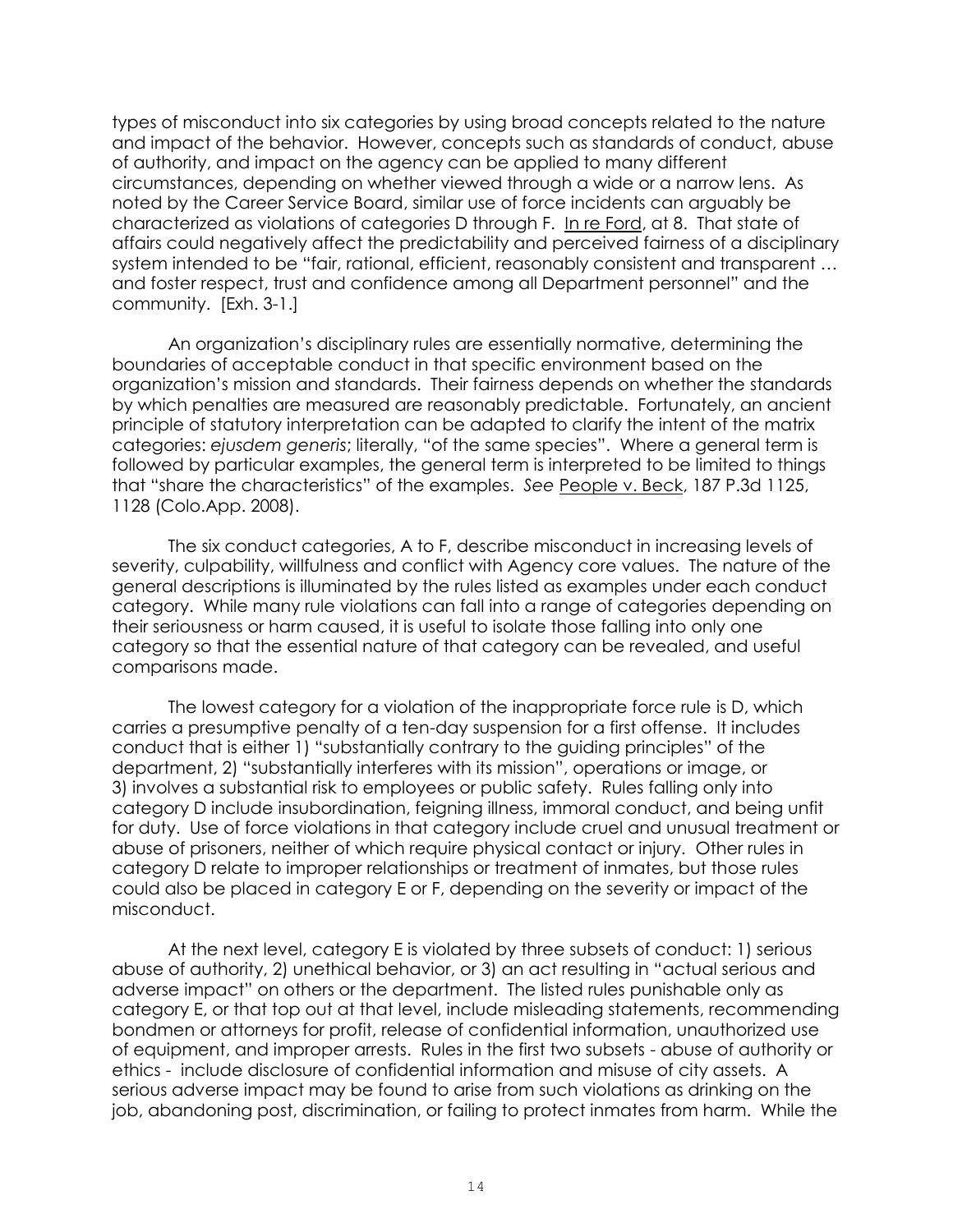circumstances of misconduct must be analyzed to determine the level of abuse or impact, it is clear from these examples that a wide variety of conduct can be held to fall within the last subset. The presumptive penalty for a first-time violation of category E is a 30-day suspension, rendering it a powerful tool to motivate future compliance, which is the essential promise and advantage of progressive discipline.

Category F is the highest level of punishment, carrying dismissal as its presumptive penalty, even for a first offense. The benchmarks for a category F are 1) an act resulting in serious injury or death; 2) a wanton disregard of departmental principles; 3) a serious lack of ethics; 4) egregious misconduct substantially contrary to the standards of conduct; and 5) failure to adhere to a condition of employment. Rules that only fall into category F include violations of law, corruption, immoral or unethical behavior, and conduct that is described as egregious, aggravated, willful and wanton, intentional, or reckless. Examples are interference with prosecution, falsification of documents, soliciting preferential treatment, unlawful detention, and similar exploitation of law enforcement powers. Unethical behavior may include deceptive acts, theft, corruption, and sexual misconduct. Those offenses are arguably distinguishable on a moral level from the serious yet potentially correctible violations under category E.

After completing an objective analysis of the circumstances involved in the proven misconduct, a decision-maker must identify the broad concepts implicated by these facts. Under the Agency's Discipline Handbook, the CRA must decide the nature, seriousness and impact of the misconduct in order to determine the conduct category. That may involve, among other factors, determining the level of negative impact, the extent to which it transgressed moral and/or organizational standards, and whether it was negligent, reckless or intentional. Once that is done, mitigating and aggravating factors must be considered in order to tailor the punishment to the person.

Penalties for violations of the Career Service Rules are intended to meet similar purposes as those imposed under the matrix. Discipline must be reasonably related to the seriousness of the offense, must consider the employee's past record, and must be of the type and amount needed to correct the situation, if possible. CSR § 16-20. We review discipline imposed on deputies under the Career Service Rules, which require that a penalty fit both the misconduct and the purposes of discipline. A penalty entitled to deference will contain a reasoned explanation sufficient to demonstrate that the decision-maker considered the relevant factors and exercised judgment in accordance with these principles. *See* Skidmore v. Swift & Co., 323 US 134, 140 (1944); Davis v. Dept. of Justice, 368 Fed.Appx. 124, 127 (2010).

Stripped of the unproven facts, the Agency established that Appellant used inappropriate force, causing actual minor injuries and the risk of serious bodily harm and civil litigation. Thus, the answers to the first two of the questions under  $\S 15.1$  have not changed: the misconduct is inappropriate force, a matter of central importance to the Agency's mission and principles. While the degree of force used was proven to be inappropriate, some force was needed because MW increased his defensive resistance. In contrast, Elwell found that little or no force was necessary, a finding not supported by the video evidence. Likewise, the evidence did not prove Appellant used force with an intent to punish or taunt the inmate. It remains to determine what conduct category best fits the established facts.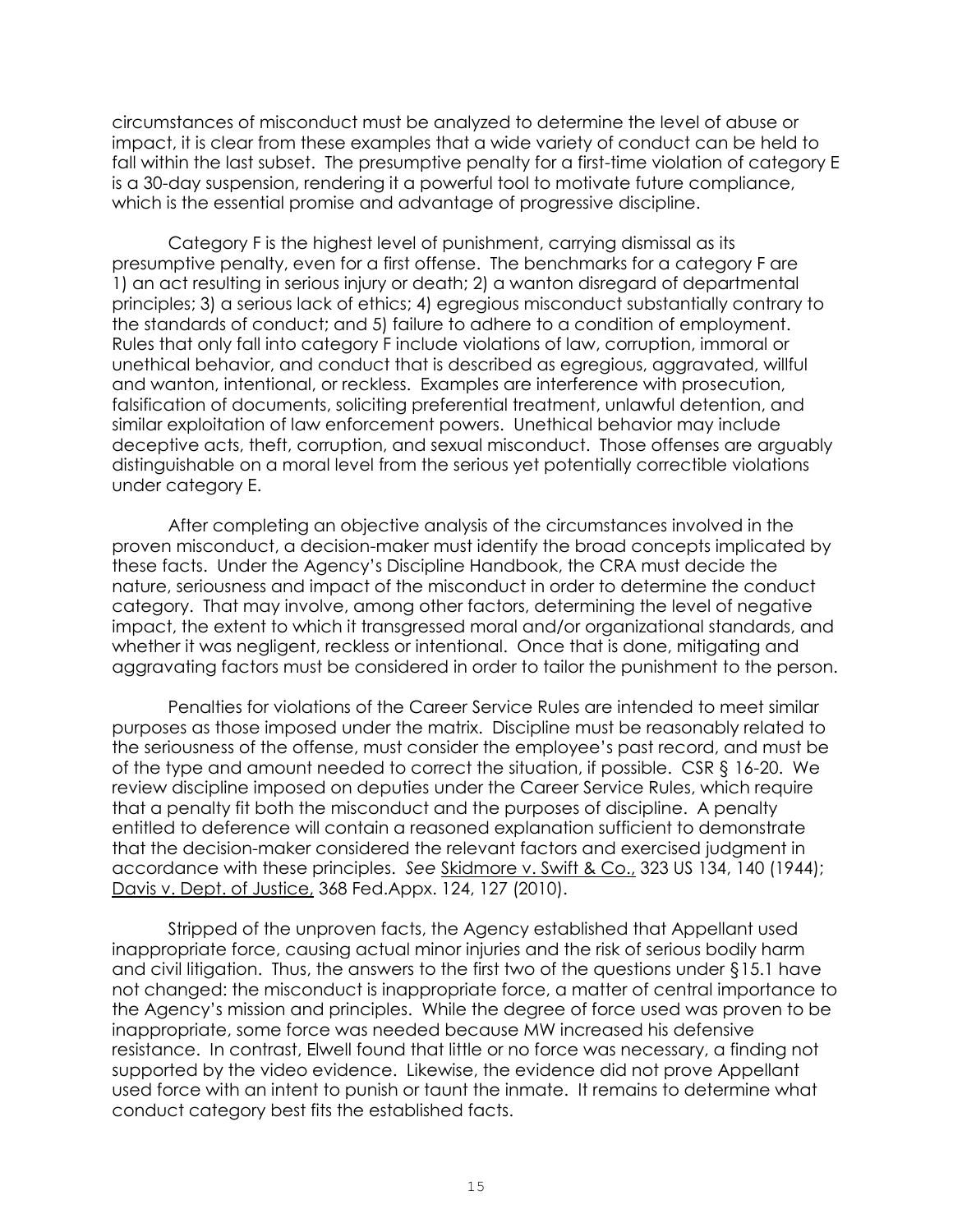Broadly stated, I have rejected category F based on the failure of the evidence to prove that Appellant's conduct was willful and wanton, unethical, egregious, or substantially contrary to standards of conduct. I must also reject category E because the evidence failed to reveal that the inappropriate force was also a serious abuse of authority or unethical, or that it resulted in an actual serious and adverse impact on public safety or departmental professionalism. By process of elimination and by virtue of its application in other highly similar use of force cases, the most appropriate category is D. This use of force incident was most like Discipline Cases One, Three and Four in Exhibit U, all of which were inappropriate force causing minor injuries, and all of which were assigned to category D by this same decision-maker.

The evidence established that Appellant's conduct was substantially contrary to the Agency's guiding principles, and that it was a serious risk of harm to public safety, both descriptors of category D offenses. Since Appellant has no prior violation, the penalty level is 5, a presumptive ten-day suspension.

### **c. Applicability of mitigation or aggravation**

Ms. Elwell then considered Appellant's eleven years with good reviews and a single verbal reprimand, but determined that these factors were insufficiently weighty to mitigate the penalty. I find that this conclusion discounts without analysis significant evidence on the appropriateness of mitigation.

The purpose of discipline is to correct inappropriate behavior or performance, if possible. CSR 16-20. The Career Service Rules require that whenever practicable, discipline shall be progressive. CSR 16-50. Progressive discipline "governed by due process, personal accountability, reasonableness and sound business practice" is a critical part of the City's merit system, and should not be lightly dismissed. CSR Rule 16 Purpose statement; In re Ford, *supra,* at 8-9.

The evidence disclosed several reasons to indicate that mitigation may be appropriate. Elwell characterized Appellant as "a very good officer". [Elwell, 11:52 am.] During his eleven-year career at the Agency, forty percent of his evaluations placed him at the highest level of performance, and only two were at the successful level. [Exh. A.] His disciplinary history contains only a verbal reprimand for attendance issued nine years ago. [Exh. 1-4.] As noted above, Appellant's supervisor expressed appreciation in 2011 for his "valiant efforts and for placing himself in harm's way for the safety and well being of others!" during a thirty-minute struggle with a psychotic inmate who was threatening the medical staff. [Exh. A-66.] Here, after discovering that MW had hit his head, Appellant "felt bad" because he had not realized the table was behind them. He experienced tunnel vision, cutting off his awareness of all but a few people around him. Appellant told the investigator that if he had it to do again, he would just offer the inmate another Bible. [Exh. 9-36, -43.]

Based on the incident, Appellant was reassigned to the Vehicle Impound Facility for the 18 months of the investigation, instead of being placed on investigatory leave. His VIF supervisor testified in support of him at the hearing, and gave him a glowing evaluation for his "exceptional" work ethic and commitment to duty. [Zarnow, 4:06 pm; Exh. A-116.] Appellant testified that he worked hard and was a team player "even